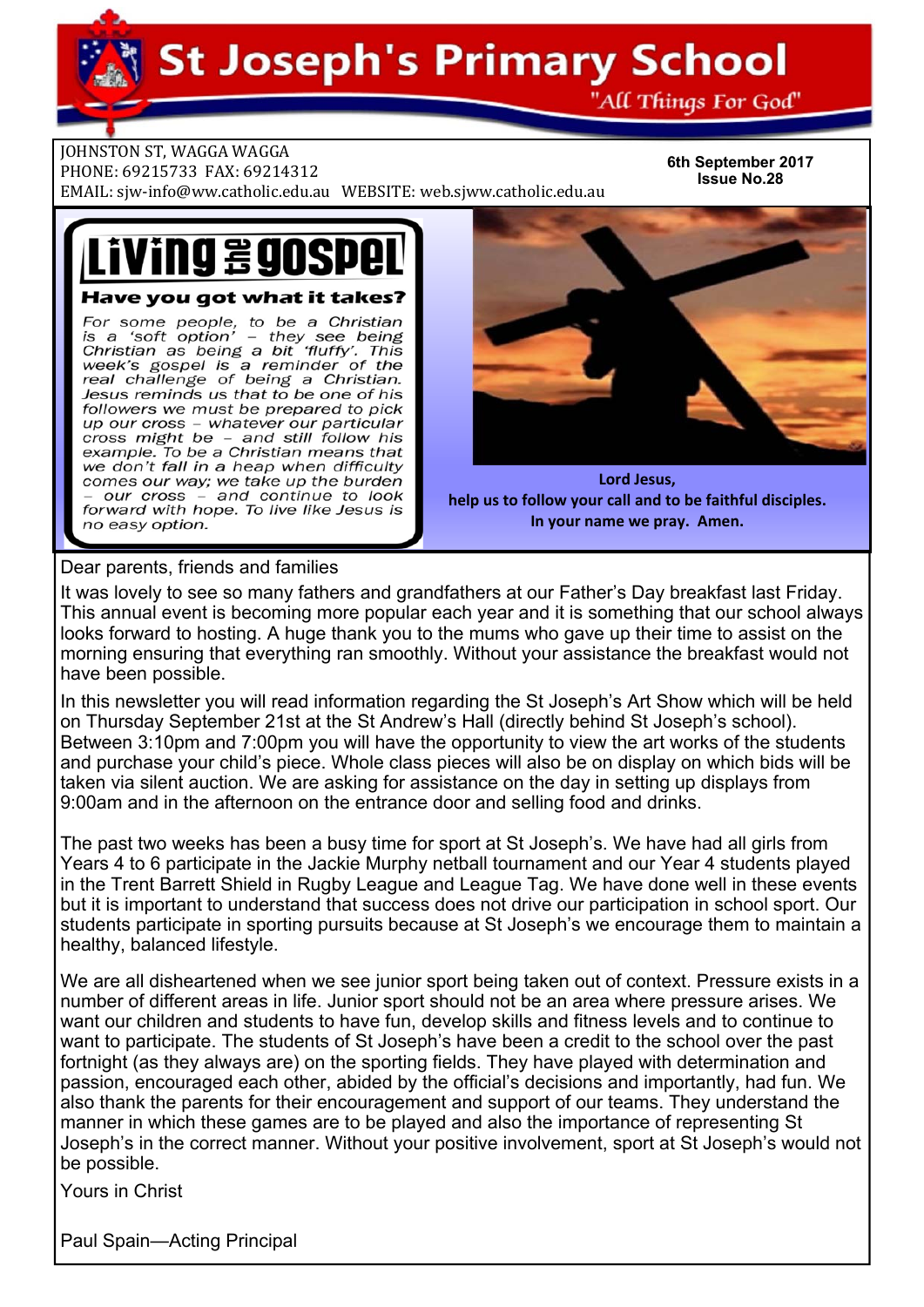## **Important Dates September & October Term 3 & 4 — 2017**

| Wednesday 6th September   | Parent Info Night First Communion Yr 3—7pm Start |
|---------------------------|--------------------------------------------------|
| Thursday 7th September    | Band to Wagga Eisteddfod                         |
| Friday 8th September      | Choirs to Wagga Eisteddfod                       |
|                           | Yr 6 girls to Jackie Murphy Gala Day             |
| Tuesday 12th September    | School Council Meeting 6pm                       |
| Friday 15th September     | Michael House Day & Year 2 Assembly              |
| Sunday 17th September     | Yr 3 First Holy Communion 10am at the Cathedral  |
| Thursday 21st September   | Kinder / Year 1 Mass 9.15am                      |
|                           | Student Art Show 3.30pm to 7.00pm                |
| Friday 22nd September     | Footy colours day—last day of Term 3             |
| <b>Monday 9th October</b> | <b>First Day Back at School-Start of Term 4</b>  |
| Tuesday 10th October      | School Council Meeting 6pm                       |
|                           | Parent Information Evening for Kinder 2018       |
| Tuesday 17th October      | <b>MSP School Photos</b>                         |

### **From the Acting Assistant Principal—Lauren Hinton**

In the hustle and bustle of life, every now and again your child may be late to school. This is understandable. When a child is continuously late, however, they may begin to be negatively affected. Even so little as 5 or 10 minutes late can make a significant difference in the way children are able to settle into their school day. Mornings at St Joseph's are structured in a way which sets children up for success. There is social time with their peers, whole school assembly where important messages are imparted, in their classrooms teachers set out the day's activities and expectations, rolls are marked and lessons are started. Although it may not seem like much, to regularly be "just a bit late" can have a significant impact on your child's preparedness to learn.

Some effects noted by a student's tardiness can include:

- Feeling rushed and unsettled
- Feeling left out of social experiences
- Experiencing a lack of clarity of task expectations
- Unintentionally causing disruption to their teacher and peers
- Feeling a lower value placed on their education
- Demonstrating unsettled behaviour in class

We acknowledge that the occasional tardy day is inevitable in a busy family's life, however we appreciate the way the parents at St Joseph's value their children's education. By ensuring they regularly arrive on time to school, you are setting your children up for a successful day of learning.

### **Merit Awards—Week 7 Term 3**

| Kinder          | Beth Ingold            | <b>Ruby Lyons</b>     |
|-----------------|------------------------|-----------------------|
| Yr1             | <b>Barry Blomfield</b> | Jacob Brown           |
| $Yr$ 2HS        | Senan Hackett          | Sofia Vargas Illescas |
| $Yr$ 2F         | Grace Noble            | Ellie Cooper          |
| Yr <sub>3</sub> | Samuel Spliet          | Hunter Blacka         |
| Yr4             | All Year 4             |                       |
| Yr <sub>5</sub> | Archie Perrot          | Alastair Wright       |
| Yr 6            | Luke Nolte             | Alexander Gaskin      |

### **HELP NEEDED**

*Any parents who could assist setting up and serving at the First Communion morning tea on Sunday 17th September for an hour anytime between 10am and 12 noon please contact the school office or Ms Hale (haleg@ww.catholic.edu.au).*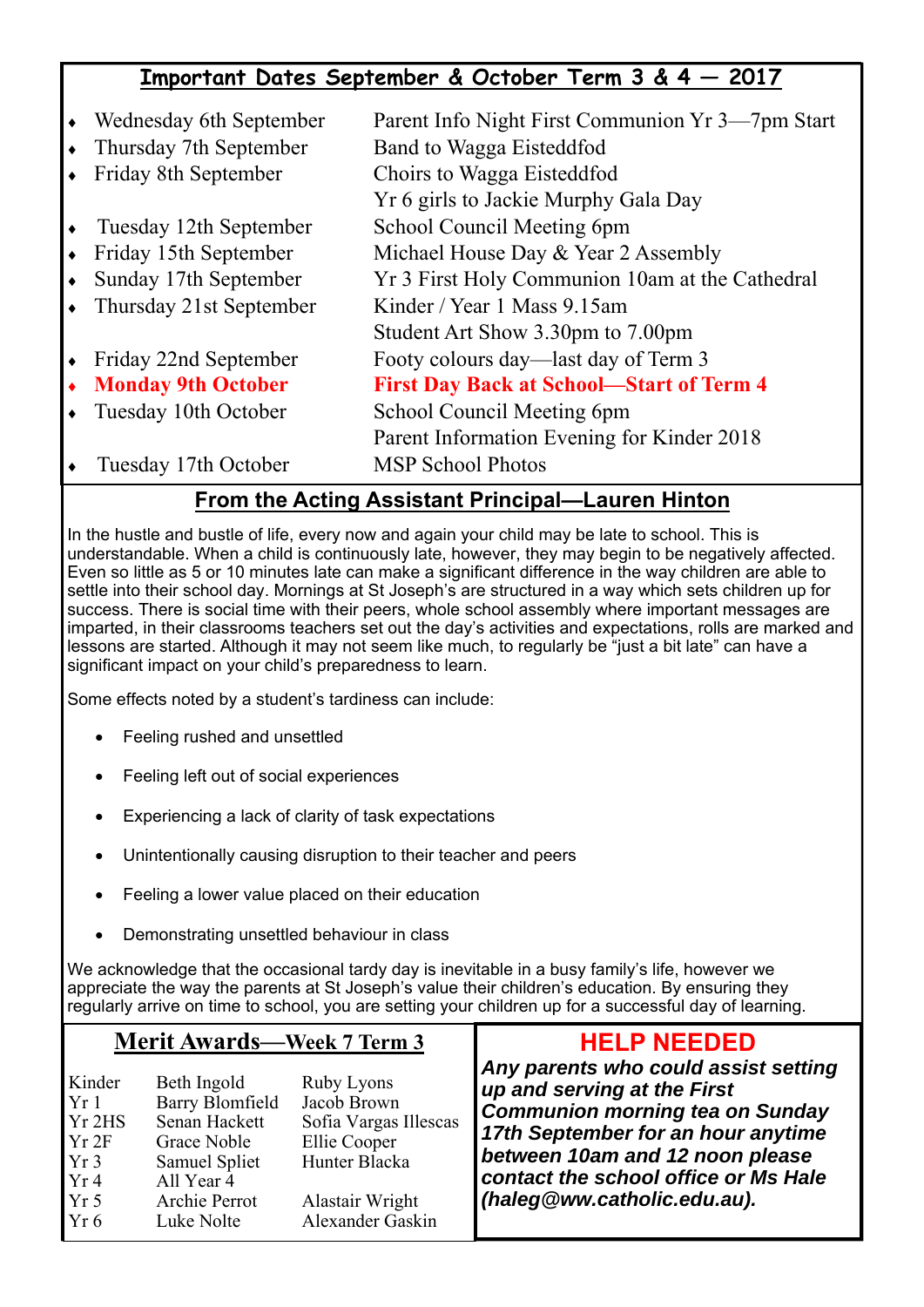| <b>Tuckshop Roster Week 9 Term 3</b>          |                                | <b>News from Year 3</b>                                                                                                     |  |
|-----------------------------------------------|--------------------------------|-----------------------------------------------------------------------------------------------------------------------------|--|
| Monday 11th September   Maha Puli             |                                | Our First Communion candidates celebrated<br>approaching the completion of their<br>preparation by making sashes, sharing a |  |
| Weds 13th September                           | Larissa Byrne                  | Passover meal and doing a quiz based on all                                                                                 |  |
| <b>Lynette Barnes</b><br>Thurs 14th September |                                | their learning to date.<br>To view photos of this celebration head to                                                       |  |
| Friday 15th September                         | Keith Hackett<br>Kathy Gaffney | our St Josephs School Face Book page.                                                                                       |  |

### **REMINDER TO YEAR 3 PARENTS**

First Communion Parents' Meeting to be held tonight, Wednesday 6th September at 7pm in the Year 3 classroom. One parent from each family is requested to attend. **YEAR 6 RELIGIOUS EDUCATION TEST RESULTS** 

Congratulations to all Year 6 students who took part in the national Religious Education Test in June. The results have arrived back at and school and there were many outstanding results including 14 high distinctions.

## **STUDENT ART SHOW— THURSDAY 21ST SEPTEMBER**  3:30pm to 7:00pm

# St Andrew's Hall, Cross Street, Wagga Wagga

- Student Art pieces on sale
- Class pieces can be bid on via silent auction.
- Food and drink available

We are calling for helpers for the show with setting up the artwork from 9:00am on Thursday morning, on the door during the afternoon and selling food and drink. If you can assist please let the front office know.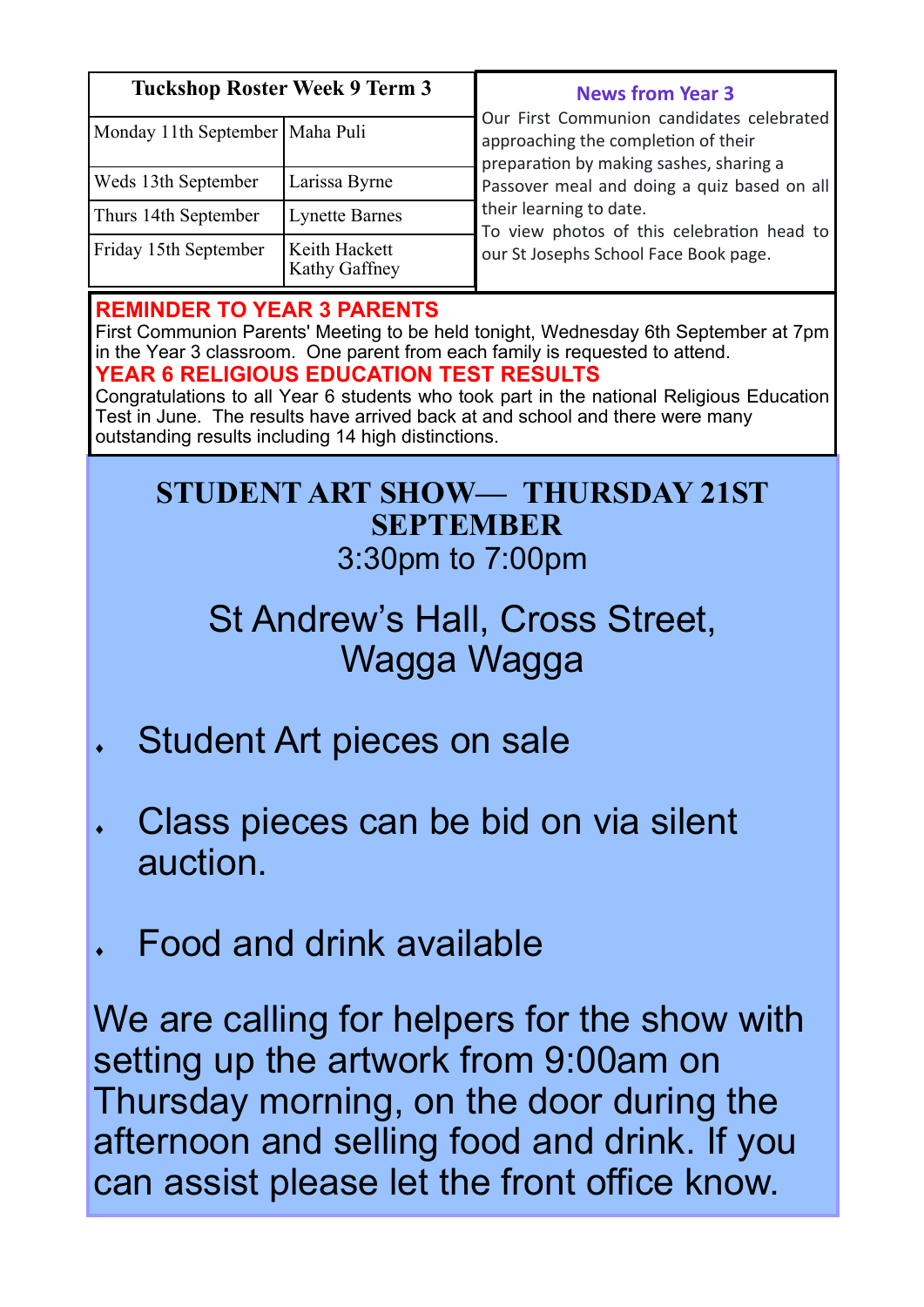| PROGRAM 2017<br>EISTEDDFOI<br>THURSDAY 7TH-FRIDAY 8TH SEPTEMBER                                                                                                                                      |                                                                                                                                                                               |                                                                                                                                                                                                                                             |                      |  |  |  |  |
|------------------------------------------------------------------------------------------------------------------------------------------------------------------------------------------------------|-------------------------------------------------------------------------------------------------------------------------------------------------------------------------------|---------------------------------------------------------------------------------------------------------------------------------------------------------------------------------------------------------------------------------------------|----------------------|--|--|--|--|
|                                                                                                                                                                                                      |                                                                                                                                                                               |                                                                                                                                                                                                                                             |                      |  |  |  |  |
|                                                                                                                                                                                                      |                                                                                                                                                                               | SESSION SEVEN 9:30AM FRIDAY 8TH SEPTEMBER 2017<br>JOYES HALL, CHARLES STURT UNIVERSITY<br>PINE GULLY ROAD, WAGGA WAGGA                                                                                                                      |                      |  |  |  |  |
| SESSION FOUR - 9:30AM THURSDAY 7 <sup>1n</sup> SEPTEMBER 2017<br>JOYES HALL, CHARLES STURT UNIVERSITY<br>PINE GULLY ROAD, WAGGA WAGGA                                                                |                                                                                                                                                                               | 425 KINDERGARTEN SCHOOL CHOIR Two works of a contrasting nature<br>Wagga Wagga Christian College Trophy IP<br>1st IP Trophy                                                                                                                 | Time limit 6 minu    |  |  |  |  |
| 577 JUNIOR CLASSROOM PERCUSSION BAND - UNTUNED<br>Infants School Years K to 2                                                                                                                        | Time limit 4 minutes                                                                                                                                                          | 1. St Josephs Primary School<br>2. South Wagga Public School                                                                                                                                                                                |                      |  |  |  |  |
| Duncombe Family Trophy<br>2nd Banner<br>1st IP Trophy<br>1. Sacred Heart Primary School - Kindergarten<br>2. Sacred Heart Primary School - Stage 1<br>3. South Wagga Public School                   |                                                                                                                                                                               | <b>424 INFANTS SCHOOL CHOIR</b> $(\text{Var} \mid, 2H5, 2F.)$<br>Minimum of 10 voices - two works of a contrasting nature<br>WH Paling Cup IP<br><b>Ist IP Trophy</b><br>2nd Banner<br>1. South Wagga Public School                         | Time limit 6 minu    |  |  |  |  |
| 575 SENIOR CLASSROOM PERCUSSION BAND - UNTUNED<br>Primary School Years 3 to 6<br>Fire Brigade Shield<br>1. Sacred Heart Primary School                                                               | Time limit 4 minutes                                                                                                                                                          | 2. Cootamundra Public School<br>3. St Josephs Primary School<br>4. Sturt Public School                                                                                                                                                      |                      |  |  |  |  |
| <b>573 PRIMARY SCHOOL ENSEMBLE</b><br>Maximum of 10 musicians<br>1st Banner<br>1. South Wagga Public School                                                                                          | Time limit 4 minutes                                                                                                                                                          | <b>423 LOWER PRIMARY CHOIR</b><br>Minimum of 10 voices - one piece only<br>The Sweeney Cup IP<br><b>Ist IP Trophy</b><br>1. South Wagga Public School                                                                                       | Time limit 3 minut   |  |  |  |  |
| 2. St Josephs Primary School<br>555 JUNIOR RECORDER GROUP                                                                                                                                            | Time limit 4 minutes                                                                                                                                                          | 2. Henschke Primary School<br>3. Wagga Wagga Christian College                                                                                                                                                                              |                      |  |  |  |  |
| School children from Years 3 and 4, Minimum of 5 players<br><b>Tatton Memorial Shield IP</b><br>1. St Michaels Coolamon                                                                              |                                                                                                                                                                               | <b>419 UPPER PRIMARY SCHOOL CHOIR</b><br>Minimum of 10 voices - one piece only<br><b>PRD Nationwide Trophy IP</b><br>1st IP Trophy<br>2nd Banner                                                                                            | Time limit 3 minute  |  |  |  |  |
| 572 PRIMARY SCHOOL CONCERT BAND<br>Minimum 15 musicians - two works of a contrasting nature<br>Anne Guthrie IP<br>2nd 3rd Banner<br>1st IP Trophy                                                    | Time limit 8 minut                                                                                                                                                            | 1. Henschke Primary School<br>2. Victory Lutheran College<br>3. South Wagga Public School<br>4. Sturt Public School<br>5. Wagga Wagga Christian College                                                                                     |                      |  |  |  |  |
| 2. Sturt Public School<br>3. Young Public School<br>4. Kooringal Public School - Junior Band                                                                                                         | 5. Catholic Inter-Primary Schools Band<br>1. South Wagga Public School<br>6. Kooringal Public - Senior Band<br>7. Mater Dei Catholic College<br>8. Lake Albert Primary School |                                                                                                                                                                                                                                             | Time limit 3 minut   |  |  |  |  |
| SESSION FIVE - 12:00PM THURSDAY 7TH SEPTEMBER 2017<br>JOYES HALL, CHARLES STURT UNIVERSITY<br>PINE GULLY ROAD, WAGGA WAGGA                                                                           |                                                                                                                                                                               | 1st IP Trophy<br>1. Coolamon Central School<br>2. Ladysmith Public School<br>3. Wallendbeen Public School                                                                                                                                   |                      |  |  |  |  |
| 555 JUNIOR ORCHESTRA<br>Minimum of 8 musicians<br>WH Paling Cup IP<br><b>Ist IP Trophy</b>                                                                                                           | Time limit 4 minu                                                                                                                                                             | 430 ALL PUPIL SCHOOL CHOIR<br>Conducted and/or accompanied by a primary school pupil – one piece only<br>1st Banner                                                                                                                         | Time limit 3 minu    |  |  |  |  |
| 1. Kildare Catholic College<br>2. The Riverina Anglican College<br>3. Mater Dei Catholic College                                                                                                     |                                                                                                                                                                               | 1. Henschke Primary School<br>2. Wallendbeen Public School                                                                                                                                                                                  |                      |  |  |  |  |
| 571 STRING ENSEMBLE<br>Maximum of 16 musicians<br>Sr. Raphael Hayes Memorial Trophy IP<br>2nd Banner<br><b>Ist IP Trophy</b><br>1. Wagga Wagga Christian College<br>2. The Riverina Anglican College | Time limit 4 minutes                                                                                                                                                          | 421 JUVENILE CHORAL ENSEMBLE (MASS Choir).<br>Group of 4 to 25 voices - two works of a contrasting nature<br>Van Der Rijt Family Perpetual Trophy<br>1st IP Trophy 2nd Banner<br>1. St Josephs Primary School<br>2. Ladysmith Public School | Time limit 6 minutes |  |  |  |  |
| 3. Daramalan College<br>4. Mater Dei Catholic College                                                                                                                                                |                                                                                                                                                                               | 3. Kapooka Public School<br>4. Henschke Primary School<br>5. Wallendbeen Public School                                                                                                                                                      |                      |  |  |  |  |
| 565 HIGH SCHOOL ORCHESTRAL CHAMPIONSHIP<br>Minimum of 10 musicians - two works of a contrasting nature<br>Anne Guthrie Shield IP<br>1st IP Trophy<br>1. The Riverina Anglican College                | Time limit 8 minutes                                                                                                                                                          | 422 FOLK SONG FROM ANY COUNTRY<br>Group of 4 to 25 voices<br>Henschke Primary School Shield IP<br><b>Ist IP Trophy</b>                                                                                                                      | Time limit 3 minutes |  |  |  |  |
| 2. Wagga Wagga Christian College                                                                                                                                                                     |                                                                                                                                                                               | 1. Wallendbeen Public School<br>2. Henschke Primary School                                                                                                                                                                                  |                      |  |  |  |  |
| 569 HIGH SCHOOL ENSEMBLE<br>Any combination - minimum of 8 musicians<br><b>Keely Family Trophy IP</b><br><b>Ist IP Trophy</b>                                                                        | Time limit 4 minutes                                                                                                                                                          | <b>418 CHAMPIONSHIP</b> Choir - Years 3-6<br><b>Tapscott Thorne Cup IP</b><br>1st IP Trophy 2nd Banner                                                                                                                                      | Time limit 6 minute  |  |  |  |  |
| 1. Kildare Catholic College<br>2. Mater Dei Catholic College<br>3. Wagga Wagga Christian College                                                                                                     |                                                                                                                                                                               | 4. Victory Lutheran College<br>1. Sacred Heart Primary School<br>5. Wagga Wagga Christian College<br>2. Henschke Primary School<br>6. St Josephs Primary School<br>3. Ladysmith Public School                                               |                      |  |  |  |  |
|                                                                                                                                                                                                      |                                                                                                                                                                               |                                                                                                                                                                                                                                             |                      |  |  |  |  |